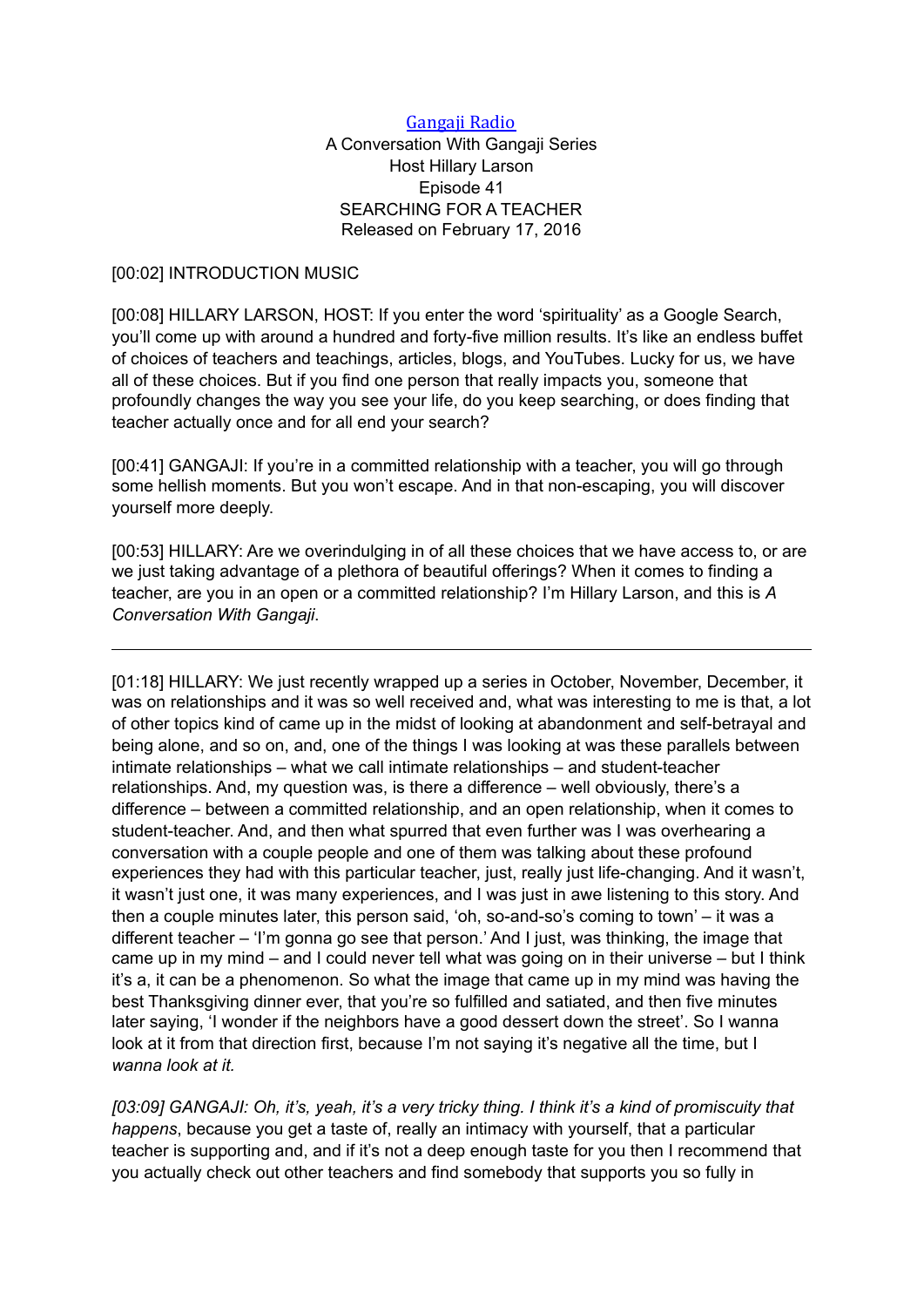surrendering to yourself. Because what will inevitably, what must happen, is your own internal denial of that surrender, and your internal turning away from yourself. And if you're in a committed relationship with a teacher, you will go through some hellish moments. But you won't escape. And in that non-escaping, you will discover yourself more deeply. So what I've seen, in our culture, in our sub-culture, is that there are some incredible teachers around. And they're available. And so we have a smorgasbord of teachings and teachers and so we take a bite of this, we take a bite of that, we take a bite of this. And that is good at a beginning stage, to find out what really resonates with you. But with maturity, and with the recognition perhaps if you are doing that, then there comes a time for a commitment. And, I can only speak from my experience, of course, that I had many teachers before I had Papaji, as a smorgasbord. And it may be a couple years I would stay with them, or, or teachings, like the Tibetan Buddhism, and Zen Buddhism and new age kind of teachings. And I benefitted from every one of them. And yet, something was still calling out. And, and from that something, I actually prayed for a teacher. And I ended up at Papaji's doorstep, and there was a recognition I stop here. And in that, there was, that's already surrender. It didn't mean that I didn't feel, 'oh I gotta get out of here' at certain times, or 'uh oh, he doesn't love me' or 'oh, what does this mean?' I mean, all of, there's room for all of that to come up, like in any relationship. But I knew I wasn't moving, because that was the teaching, to stop; it is the teaching, stop. So I committed to that. And I can just say from my own experience that that commitment revealed itself to be a commitment to love and to truth, not necessarily to pleasure, not necessarily to new truth. I, I'll just tell a brief thing. I, I had come back from Papaji, I was having meetings around, and it was the second wave of that, I was actually in Maui, and somebody came up to speak and started telling me about this fantastic teacher in India who could confer immortality on you. And she could tell I wasn't interested. And she said, 'I'm so shocked Gangaji, you used to be so open. I thought you would be open to this.' And I really just had to say in my heart of hearts, I am not looking for anything else, I'm not even looking for immortality. I'm happy if this teacher serves you, but if you're telling me so that I will go join up, it's just not there. And I realized when I was telling her that that *is* the teaching that, that Papaji offered, and that I'm extending to people. To stop right where you are, to stop your search. Now you shouldn't stop your search until you've had a taste of what is here, but once you've had a taste, if you stop, then you are consumed by that taste. And that's intimacy, and that's commitment.

[07:12] HILLARY: Well so many people I've heard describe these amazing moments of stopping with you. And then if there is an inclination of, like 'oh, I'm gonna go see so-and-so', or 'I'm gonna watch this YouTube', if that impulse is there, I wonder if there's just a doubt in the original stopping that just starts to arise.

#### [07:33] GANGAJI: Mmm… maybe.

[07:34] HILLARY: I mean that's, that takes a very specific kind of inquiry to tell the truth about that. Because it's quite easy, and sometimes it can be true, to go, 'no, I'm just really drawn by this particular person, or 'it like came up on my Facebook feed', or whatever.

[07:50] GANGAJI: You know you can't make the judgement for anybody else, but you can tell the truth for yourself. That's why I share that story with myself, I didn't, I went to multiple teachers until I found my true teacher. And I also had many relationships, until I found my true relationship. So it's a, it's something only you can know for yourself. But it's also the willingness to tell the truth to yourself. Are you escaping something, or are you in fact really being augmented by different voices? And maybe you're not into a committed relationship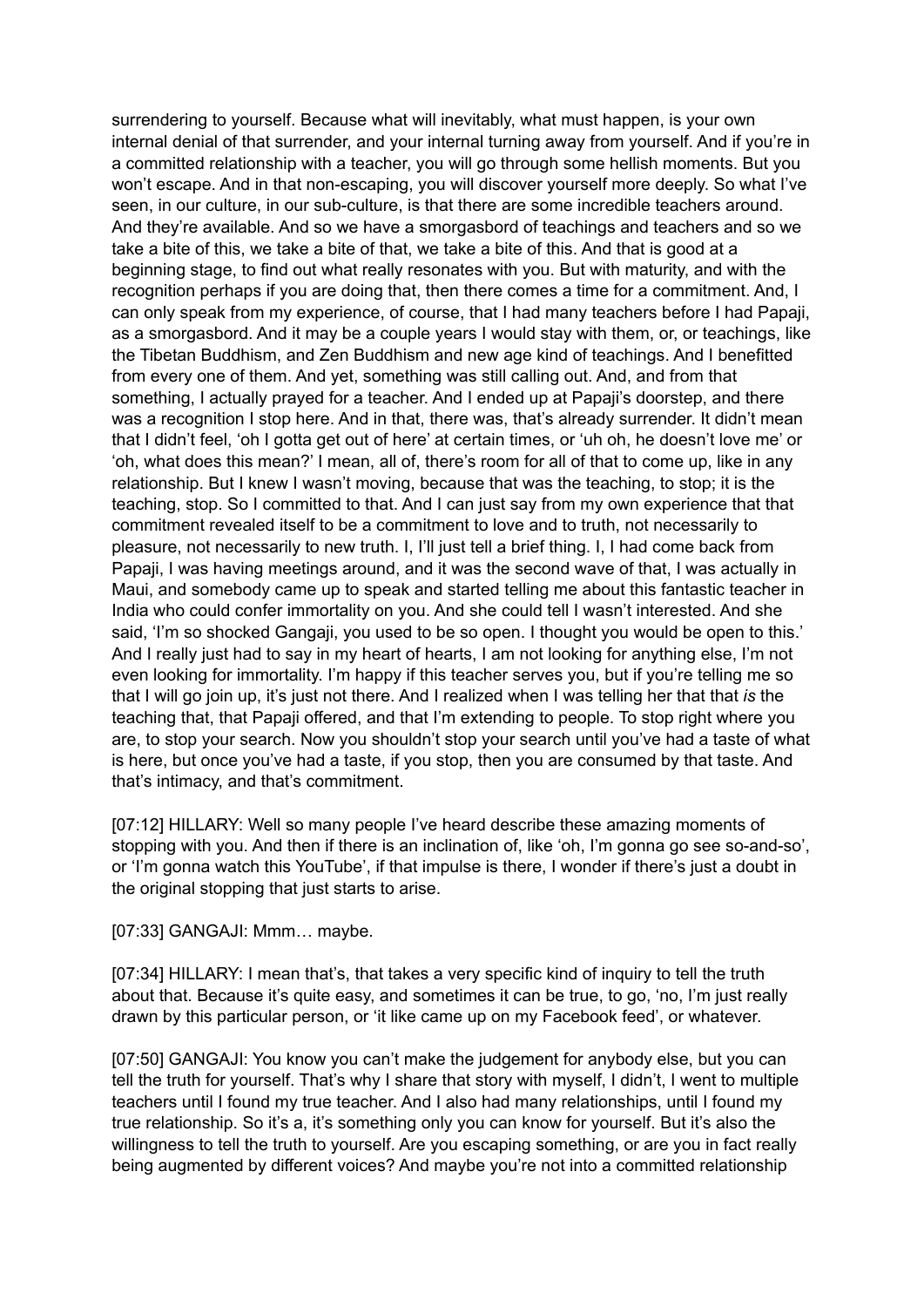with a teacher, maybe it's, that's not for everybody. I, I know for myself it was necessary, but that doesn't mean it's necessary for everyone. Maybe you don't need a teacher at all. There's no formula for it. But if you are, if there's some mysterious force that draws you to someone – a teacher, a lover, a mate, a friend – to be true to that, and to go all the way with that. That's really the thing. And if, if skirting off to other relationships, other lovers, other teachers, is a way of avoiding going all the way, then tell the truth. And then you have the choice to, to stop.

[09:14] HILLARY: I wanted to say a couple things in response to that. One is I was talking to somebody three or four months ago and, we were talking about this thing of searching for a teacher. And, and she's had the same teacher for thirty years. And what that teacher said is, there's a root guru, your root guru. And then, you can go and see other teachers but you always come back to your root guru. And that made some sense to me, and also this whole thing about commitment. Because I know, you know, on, in intimate relationships the idea of commitment can be terrifying and, I wanted to play a clip that was actually sent to me by a woman in Australia, her name's Marion and you know Marion well. And there was a moment where she, she had a dream, and she wanted to write you a letter, she wrote you a letter about, 'oh, you know what, you are my teacher', and then when she got up to sit with you in retreat, that was her purpose, was to sit with you and say you are my teacher. And, and then you made some joke about the fact that being with a living teacher rather than a dead teacher is (laughs), is a little more dangerous. But part of this conversation, I wanna play it for everybody, because it's about this fear of commitment. So, it's like a minute-and-a-half long, so let me play this.

# (clip)

*[10:37] GANGAJI: I am just an ordinary person. Really! (laughs) Really! I don't have extraordinary powers. That's really the good news for you (laughs) but for some people, they, you know, I am their teacher. And for many people who say that, that then scares them so badly that I never see them again.* 

*[11:00] UNNAMED AUDIENCE MEMBERS: (laughter)* 

*[11:02] GANGAJI: And the last person who said that to me, actually before Marion, came to me and said, 'I had a teacher before, but that teacher is dead, now you are my teacher, I'm saying that'. And I said this very thing to him, I said, 'I want to tell you that the biggest danger in this is that I will never see you again.'* 

*[11:18] UNNAMED AUDIENCE MEMBERS: (laughter)* 

*[11:19] GANGAJI: And he said, 'I know that, I understand that'. And, I've never seen him again.* 

*[11:22] UNNAMED AUDIENCE MEMBERS: (laughter)* 

*[11:25] GANGAJI: And he lives in California. So it's not like we're continents away. Because something gets generated when you, you find your teacher, whether it's a mountain or a person, or, living or dead. Something gets generated that is a threat to the construction, a threat to the fabricated, built identity. And we find reasons why, well, this is not my teacher anymore. Oh, well, I thought you were all-powerful, I see you really are just a human being,*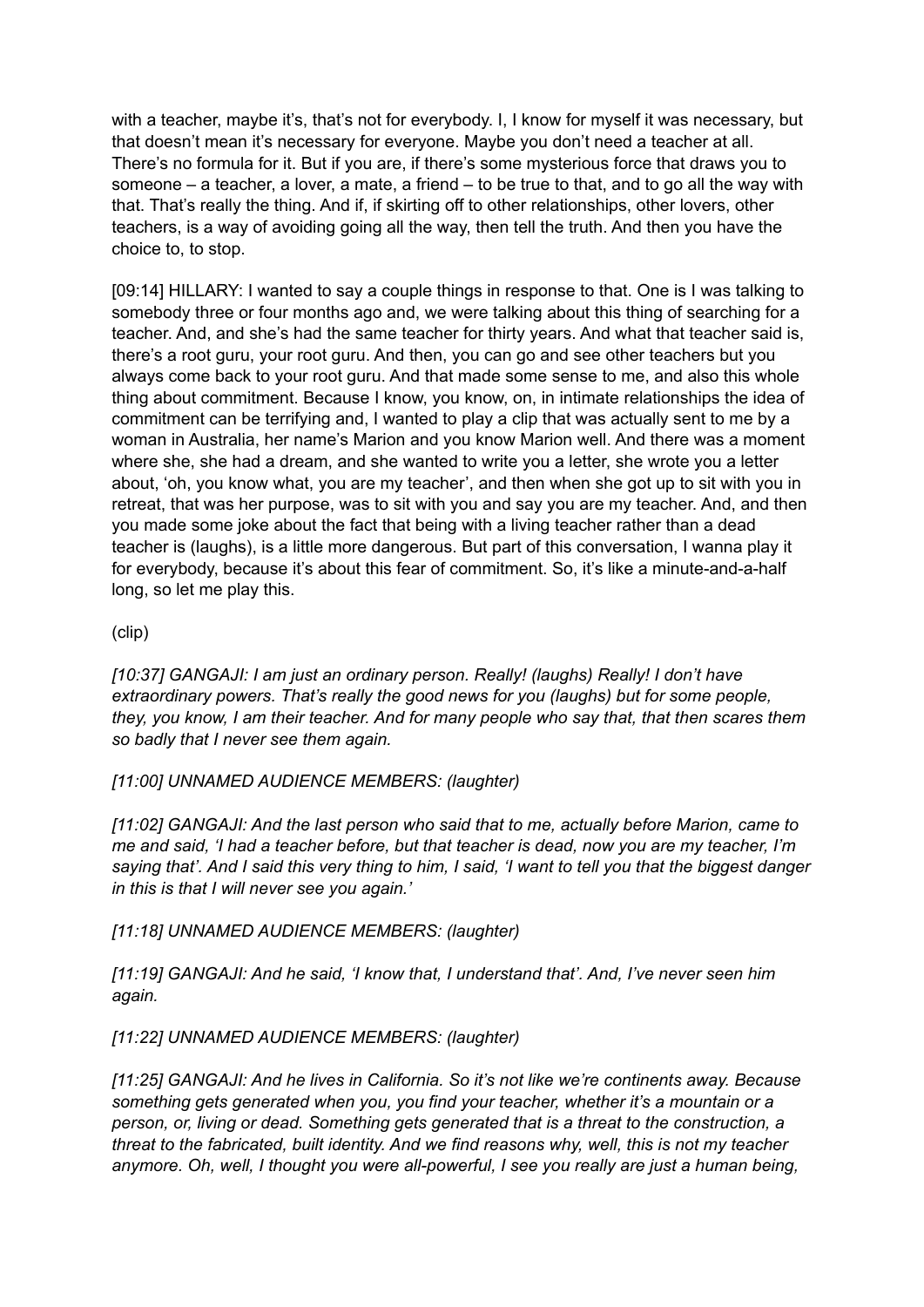*so you couldn't be my teacher. And in truth I'm not your teacher. We are all at the feet of the satguru. And we all play different roles for each other in that.* 

(end clip)

[12:14] HILLARY: There's another section, later on in that clip, that struck me as part of this terror, is the, the surrender to the teacher you were talking about is in, you're not really surrendering to the teacher, you're surrendering your concept of yourself, letting that go, and letting that go can be terrifying.

[12:32] GANGAJI: Yes! Let's say it is terrifying, because we know that in relationships like that, where the, the power seems to be imbalanced and the teacher has the power and you don't, there's often been abuse, misuse. I mean that's what cults are about, and brainwashing. And so it's very intelligent to recognize what is meant by surrender to the teacher. And then you're, you're aware of, of the person in front of you is playing the role of teacher and, and what that person wants. Because if the so-called teacher wants, wants your personality to disappear, or wants your, all your funds to go to them (chuckles), then it's intelligent to be alerted and to back off. So, I, I support that questioning. What I think we're getting at here is that there is that questioning that's legitimate, and stepping back that's legitimate, and then there is something that, that the mechanism of just staying away, that's not legitimate in terms of self-discovery. That there is a moment, like with a lover, where you just let go. Where you really go all the way, and that's what's meant by surrender. And then if the next morning, or the next day, when you're not in a, a state of bliss, or you feel very unenlightened, or you, you look at your lover and you go, 'who is this? I don't, don't know if I like this person', that you still stay. You don't run out the door. You don't bolt. And our tendency is to bolt, and then go find another teacher or lover. And that's why I use the word promiscuity with it, because we understand that we are not bound by the rules, by monogamy or by the need to stay with one teacher. This is a different age, there are plenty of teachers. But we sell ourselves short when we, we don't go all the way. And so that's the point and then yes, you, there really is no formula. Yes, maybe you go see lots of people but your, your heart, your commitment – and that commitment is really the test of, of when things get bad with you, when, when old habits arise with you, when the self-doubt comes in, when the, the madness, the latent madness comes back. Then if you are actually committed to support, you, you don't move, you can face anything. That's what, the way I understand teacher, or, for me it was guru, my, my guru, and so sensei was Indian. That, that meant a lot in India, I mean we did bend down and kiss his feet. And we, whatever he wanted he could have. But it was all really based on recognizing that he was, he was not just an ordinary relationship in our lives that we would play with trivially and we would come and we would go. He was something very special. And in that we honored him and, and when you honor somebody, you pay close attention. That's respect, and then that respect is bounced back to you. So you have true self-respect. Then you are free. And you can, in that freedom you can smell a cult. You can see what's happening, 'cause you aren't looking to be saved. You, you're looking to be who you are.

[16:26] HILLARY: I had a teacher, who was a Sufi teacher, he was from Jerusalem. And I didn't understand what he said very well. First of all, he didn't speak that much English, and some people were really struck by his transmission. But I was mostly struck by some of the things he said, and one of the things he said is there's a point in the path where you can't look left or right, it's like going through the eye of a needle, and that's where you need your guide. And I have experienced that for sure, even in the last year, just moments where I, I'm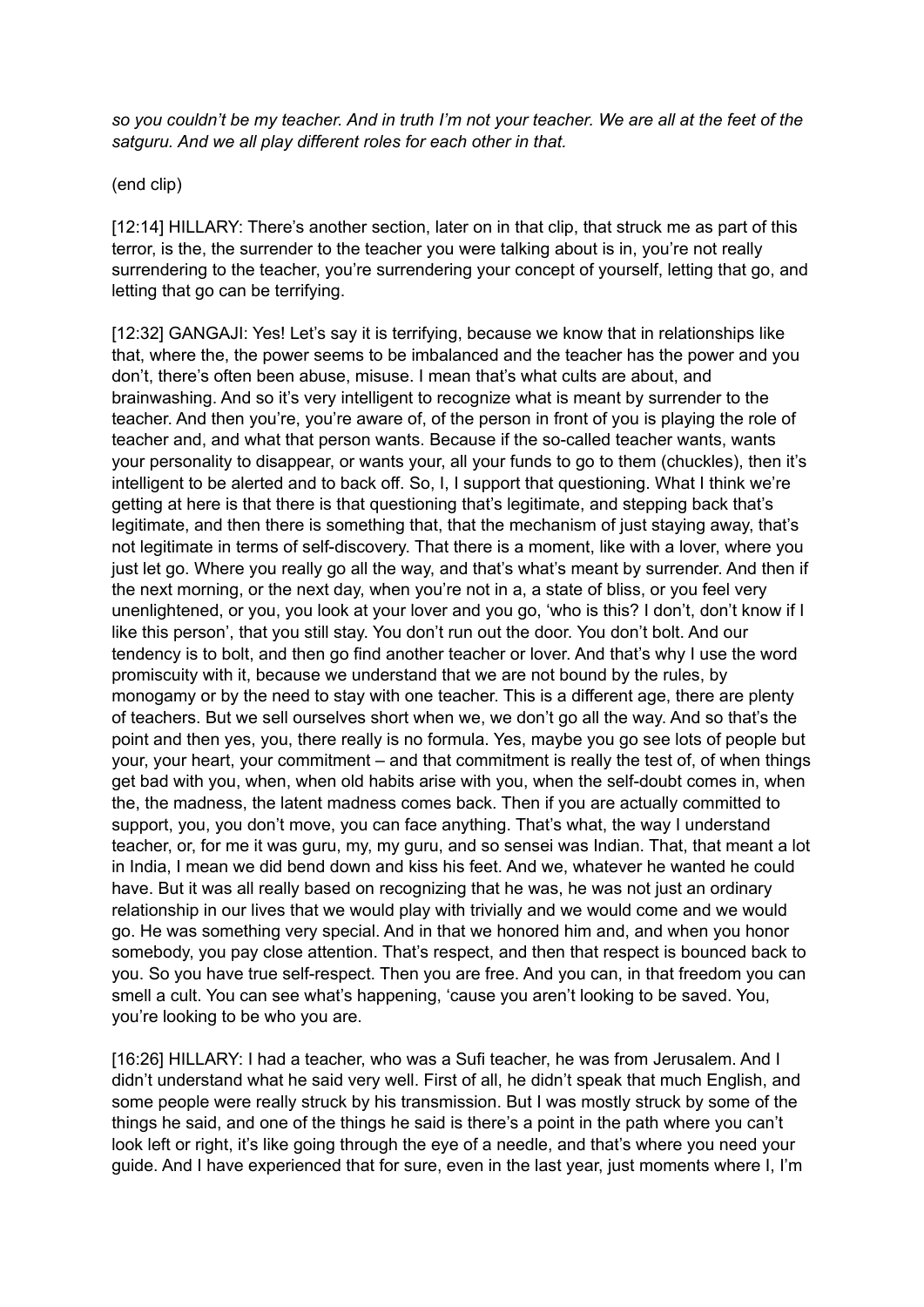facing something that feels so uncomfortable, and I wanna look left to blame, or I wanna look right to fear, and to just keep focused on looking straight ahead, and not looking left and right, has taken the resolve of committing myself to you as your student and you as my teacher. It's the resolve that helps me walk through those times where if I look left or right I'm in huge suffering.

[17:36] GANGAJI: That's right, well, it's, it's really a strengthening of your mind to have the capacity to be still, to bear what has to be borne. And that's the role that any true friend or teacher or guru really can play for you, or partner. Whatever it may be. Whether it's a mountain or a person, dead or alive. Because it's, it is a reflection of a capacity that you do have. But that our society in general doesn't reinforce. In general we are taught, go left or go right, you're free. So go left or right. You, don't feel bad. And so this willingness to feel what you're feeling, without moving, a strength is released, a capacity for life – to live.

[18:31] HILLARY: And I think that when you're with a teacher long enough, that's in your system. It not like the teacher has to be there. Or even that you have to like, 'oh, I'm gonna, I'm gonna watch a Gangaji YouTube right now, or listen to an episode of the radio show'. It's like, 'oh, that's in me.'

[18:46] GANGAJI: That's right, it's not separate from you.

[18:47] HILLARY: Like I, I got that. Right.

[18:49] GANGAJI: Yes, that's the, that's the meeting. That's why I, I use the, you know, terms of lover, commitment, and the tendency to promiscuity because there is a, a meeting that where you really recognize it's oneself, and it's in this experience split into something called me and you. But it's oneself, discovering itself. That's, that's the teaching and the teacher. And in that, we're all students.

[19:26] HILLARY: I wonder, if we could look at the other side of that. If there's the thing of like, oh, skirting around a, a true commitment, and then there's a, I know I kind of maybe I beat this to death in the other, the three shows that we did on relationships, but in this particular instance I think it's really important to look at the subject of dependency. Because certainly many of us that, we even got on a spiritual path because we've been walking around wounded in some way and trying different ways of resolving that. So, dependency in a way is natural. And you told a story at Fallen Leaf last year, that moved me deeply, and I can't repeat the story so I was gonna ask you to, is about Papaji talking about the teacher being the big tree and then the students are like the acorns that fall from the tree, and then he'd kick 'em out into the sun, and they'd kind of run back again, and then he'd kick 'em back out again. Do you know which story I'm talking about?

[20:24] GANGAJI: I know, I don't know if (chuckles) I could, could tell it because really specifically that was a story about students who become teachers in their own right. They, they can't grow in the, in the shade of the parent. But this issue of dependency I think is really important because in many ways we are dependent on the teacher, because the, the teacher knows something we don't know. And we want it, we feel it, and the only way to get it is to depend on the teacher to give it to you. That's not finally true, of course, but that's experience. Because we recognize, I want this. And I don't have it, or I don't know how to access it, or I don't know where it is, or it doesn't last, however we experience it. And we recognize it in the presence of a teacher, of any form, that that's reinforced. That we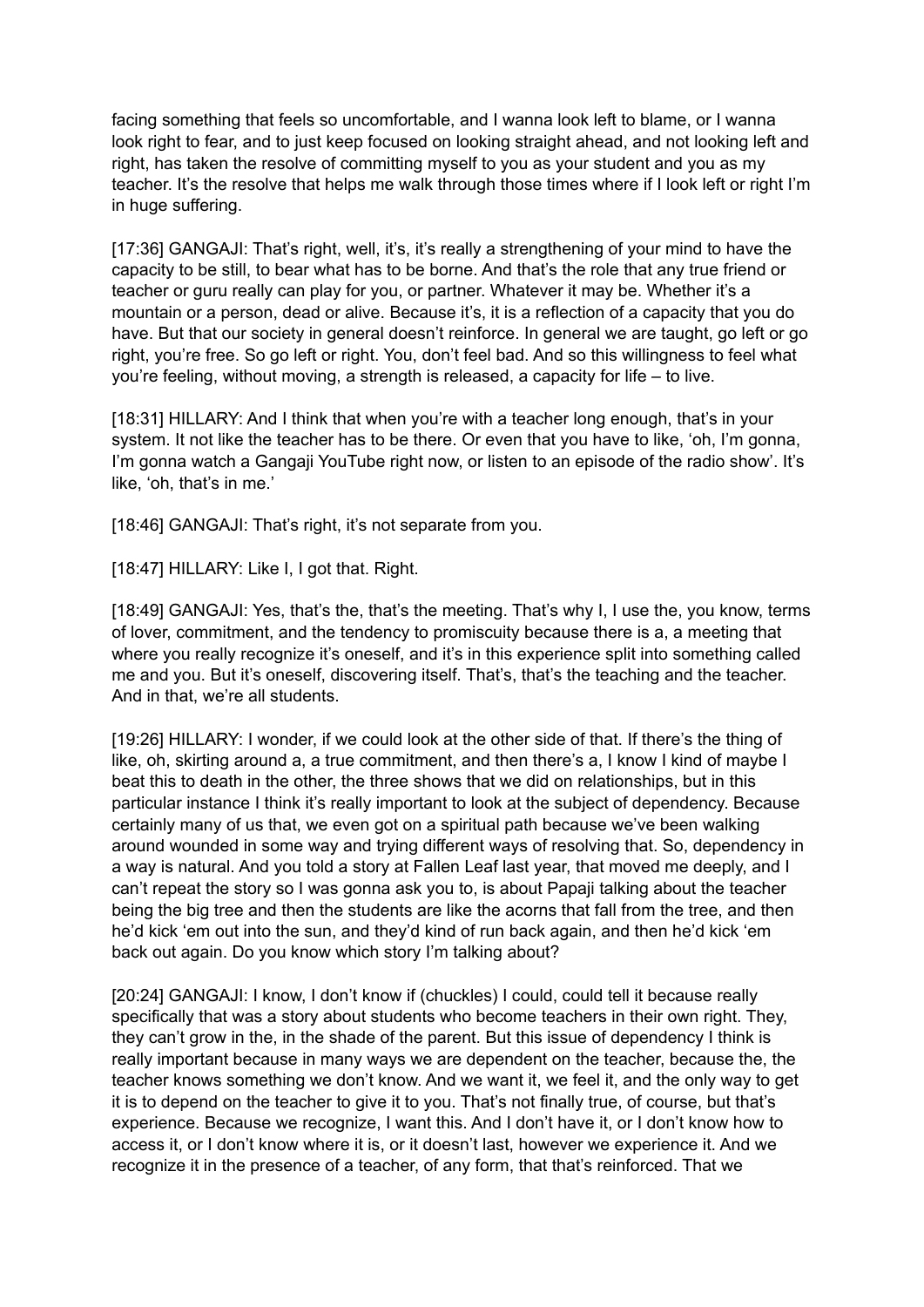discover, 'oh, oh, it's right here, it's right here', or… And so I'd say there's nothing wrong with dependency, it's only when the dependency becomes some kind of neurotic game, which is, we are back to cults, and we're back to, to relationships that don't serve, awakening relationships, student-teacher that don't serve either the student or the teacher, that they have to do with some kind of playing out the normal relationships in life. And really a teacher is, is not a normal relationship. It's a, I mean we have parents, but we need to individuate away from our parents. And with a teacher, there, it's an absorption, it's actually going the different, a different direction from our parents, we're going *into*. And in a true teacher there, there are no strings to that, there's no way you have to, nothing you have to pay back to that, it's offered freely. Ramana is a great example of that, Papaji. And you can be who you are, you can live the life you're living and nothing has to change but this surrender to, to being absorbed, and to absorbing. And so, you know I know we do this occasionally, is turn around the meaning of words. But I think we're very afraid of dependence. I, I know when I was with Papaji I had an attack of fear of dependence and, I didn't know him, I'd only been with him a couple of weeks, and I thought, how do I know what kind of person he is? Maybe he's one of these gurus and this is gonna be a brainwashing thing. And all of my doubts started coming up and there was a moment where I had to, just take a breath, and recognize that am I gonna trust my experience here, or am I gonna trust all of these doubts about what could happen? And I knew in that moment that I was surrendering, and I knew it could be a mistake, that it could be, he could've been somebody who was untrustworthy. But that's part of the adventure of life, there are, there are no guarantees that it's gonna work, normally and easily. And, and so I chose to trust my experience of him, and I'm thrilled for that. But I also knew in that moment that trusting my experience, I could've ended up in hell. So I was also trusting something that was deeper than experience, that if I ended up in hell, I could deal with that too. That I didn't have to protect myself, because it's a sense of, it's really a false independence of protecting ourselves from any harm or anything we don't understand, or anything that may not be what we think we should get, that keeps us away from this surrender into dependence. Does that make sense?

[24:41] HILLARY: Yeah I think my follow-up question to that would be, if you're talking about a true teacher, is there such a thing as too much devotion?

[24:52] GANGAJI: Well, depends on what you mean by devotion. You know, if it's pure, devotion is just love. And it's being yourself. If it's an imitation of that, you're still trying to extract something from somebody. And if there's too much of that, you just end up with your head in the sand.

[25:16] HILLARY: When I look at my life now, and I look at it back when I was sixteen, when I'm on Facebook I have some friends that know me from back then. And I think, sometimes I'll, you know, I'll post something about the radio show or something, and, and I'll be thinking, I am certain that some of them are going, 'oh my God, what happened to Hill?' (laughs). Like, that she's got this spiritual teacher, and, so the question that came up for me is like, are we in some way the freaks and the desperate ones and then everybody else who doesn't have a teacher, you know, they're just living their lives.

[25:55] GANGAJI: Well, they're more normal, let's say. So we are the freaks! We're different, you know, you can imagine what people I grew up with say about me. They're just dumbstruck. It's like I'm in a carnival act or something. I mean, they have, not all of them but many of them have no, certainly no respect for it, no comprehension of, of what's occurring.